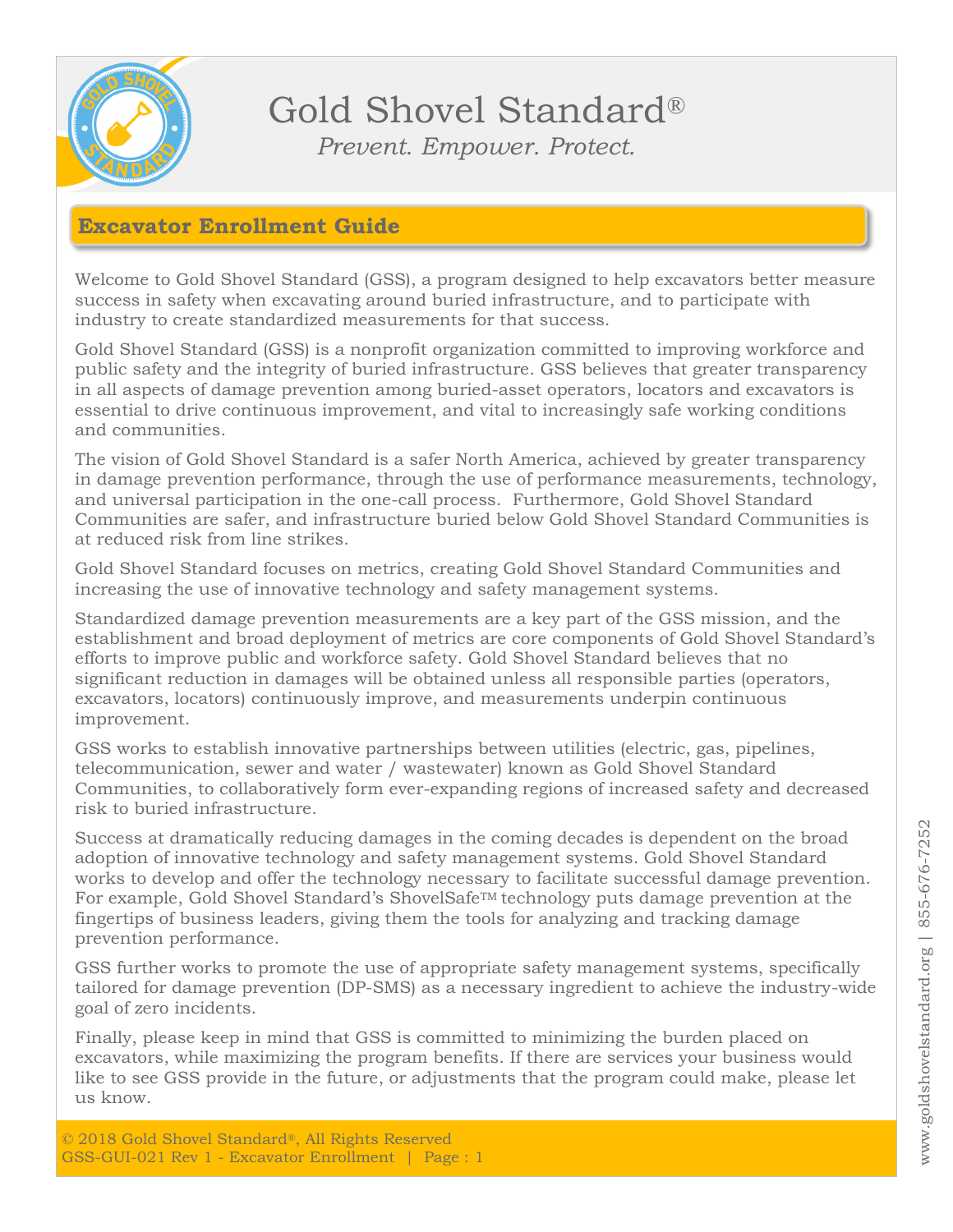

This document is intended to assist you with completing the Gold Shovel Standard® enrollment process. Before beginning your enrollment, please review the following background information. Participants in Gold Shovel Standard agree to enforce certain policies and procedures within their business and to perform a specific set of actions.

To obtain Gold Shovel Standard Certification, an excavator must have a complete Damage Prevention Safety Management System (DP-SMS) which specifically includes the following essential elements:

- 1. Leadership and management commitment
- 2. Annual basic awareness training for all workers on jobs with excavation
- 3. Whistleblower and stop work responsibility for workers
- 4. Policy to adhere to all applicable CGA Best Practices\*, specifically Ch. 5
- 5. Policy to hire Gold Shovel Standard subcontractors with few exceptions
- 6. Thorough investigation procedure to be used in the event of an incident
- 7. Corrective action procedure with root cause analysis

To maintain Certification, participants agree to

- 1. Investigate and report all damages to any buried infrastructure (gas, electric, water, sewer, telecom, etc.) directly following any incident
- 2. If hiring any subcontractors for excavation work, ensure that those subcontractors are Gold Shovel Standard Certified, with few exceptions
- 3. Regularly report certain work volume information (used for normalizing metrics data)

GSS Certification provides a benefit to participating organizations, as the Certification demonstrates a recognition of continued learning, quality safety procedures, adherence to Federal and State laws, and investment in Best Practices. GSS Certification enhances reputation by illustrating a commitment to damage prevention, and ensures confidence and peace of mind among buried asset owners and program participants.

*\* The Best Practices are a publication of the Common Ground Alliance, a District of Columbia, non-profit corporation. The Common Ground Alliance and the Gold Shovel Association are independent organizations and are not affiliated. References by the Gold Shovel Association to the Common Ground Alliance Best Practices do not express or imply an endorsement by either organization of the other or its programs. While the Gold Shovel Association's Certification requirements for excavators currently require compliance with the Common Ground Alliance Best Practices, the Common Ground Alliance, itself, does not maintain such a requirement.*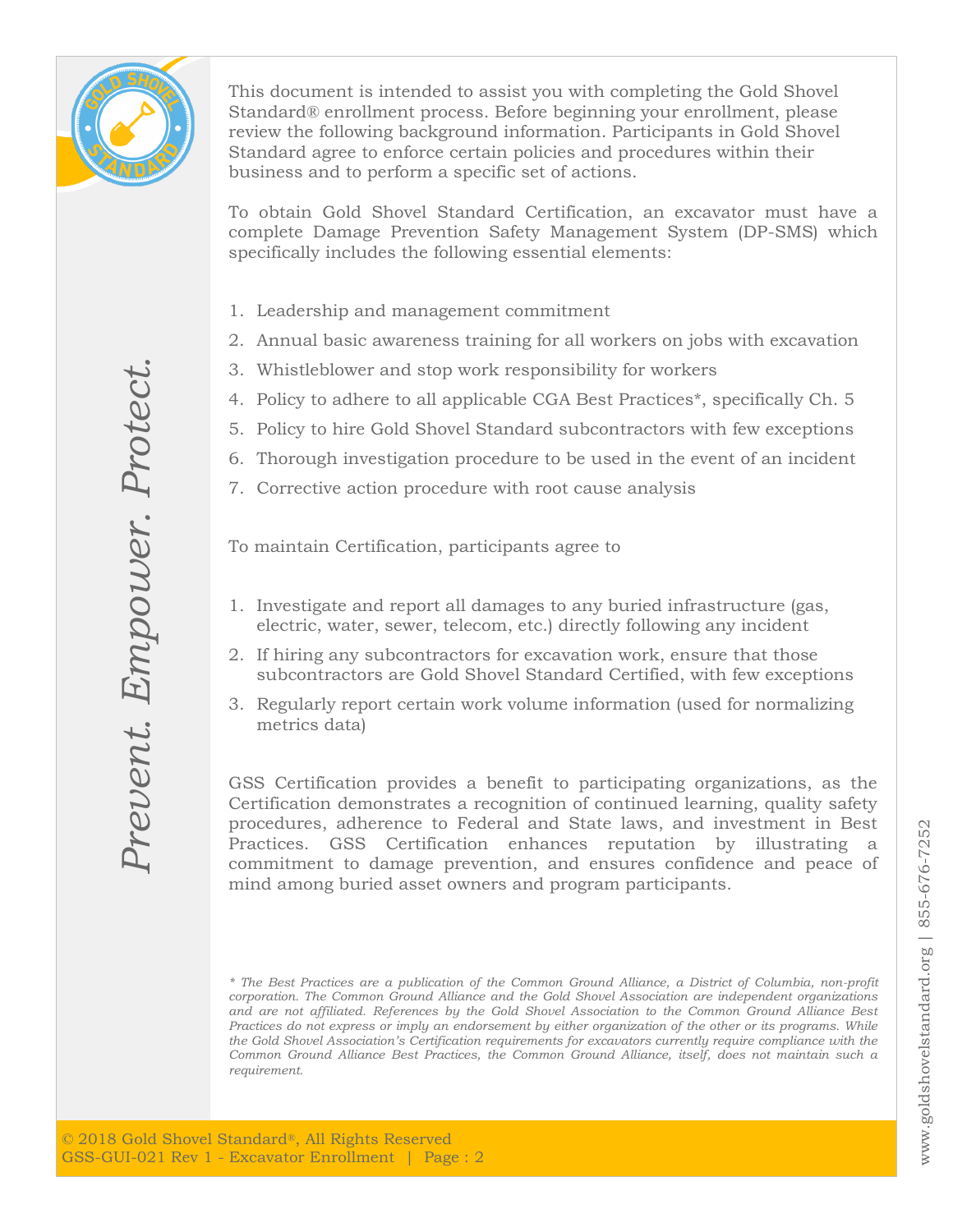

### **Standardized Damage Prevention Metrics**

Gold Shovel Standard believes "that which gets measured, can be managed," and that things unmeasured will continue to go unmanaged. Just as greater transparency has improved industries as disparate as law enforcement, automobiles and healthcare, Gold Shovel Standard believes it will deliver increasing benefits to our communities, as well.

Dramatic reductions in the frequency of line strikes will remain elusive unless all parties continuously improve and measurements underpin continuous improvement. Standardizing how measurements are done is an overdue first step to drive performance improvement and increase public and workforce safety. To achieve this ambitious plan, Gold Shovel Standard is working with balanced teams of damage prevention experts to draft, refine and broadly deploy damage prevention metrics for all stakeholders.

To generate measurements for damage prevention, along with industry benchmarks for like entities, Gold Shovel Standard relies on a system of non-punitive reporting. Gold Shovel Standard does not interpret or provide analysis or judgment of data. The role of Gold Shovel Standard is to create the infrastructure for and work towards broad adoption of standardized metrics, and specifically does not rate or score entities based on the data. Information reported to Gold Shovel Standard during the nonpunitive reporting process, remains controlled by the stakeholder who provided the data. Gold Shovel Standard will not share information with another entity without express permission to share it.

### **Reporting Requirements**

To maintain certification, participants are required to have an internal program for investigating and reporting (to management) all damages to any buried infrastructure (gas, electric, water, sewer, telecom, etc.) directly following any incident. Gold Shovel Standard certification further requires that all participants supply to Gold Shovel Standard the following general information within five (5) days of the incident: (1) that a damage occurred (2) the date and (3) the approximate or general location, with more complete information input as details become available.

Note – Gold Shovel Standard is linked to CGA DIRT software and will submit information to CGA DIRT; no double reporting is required.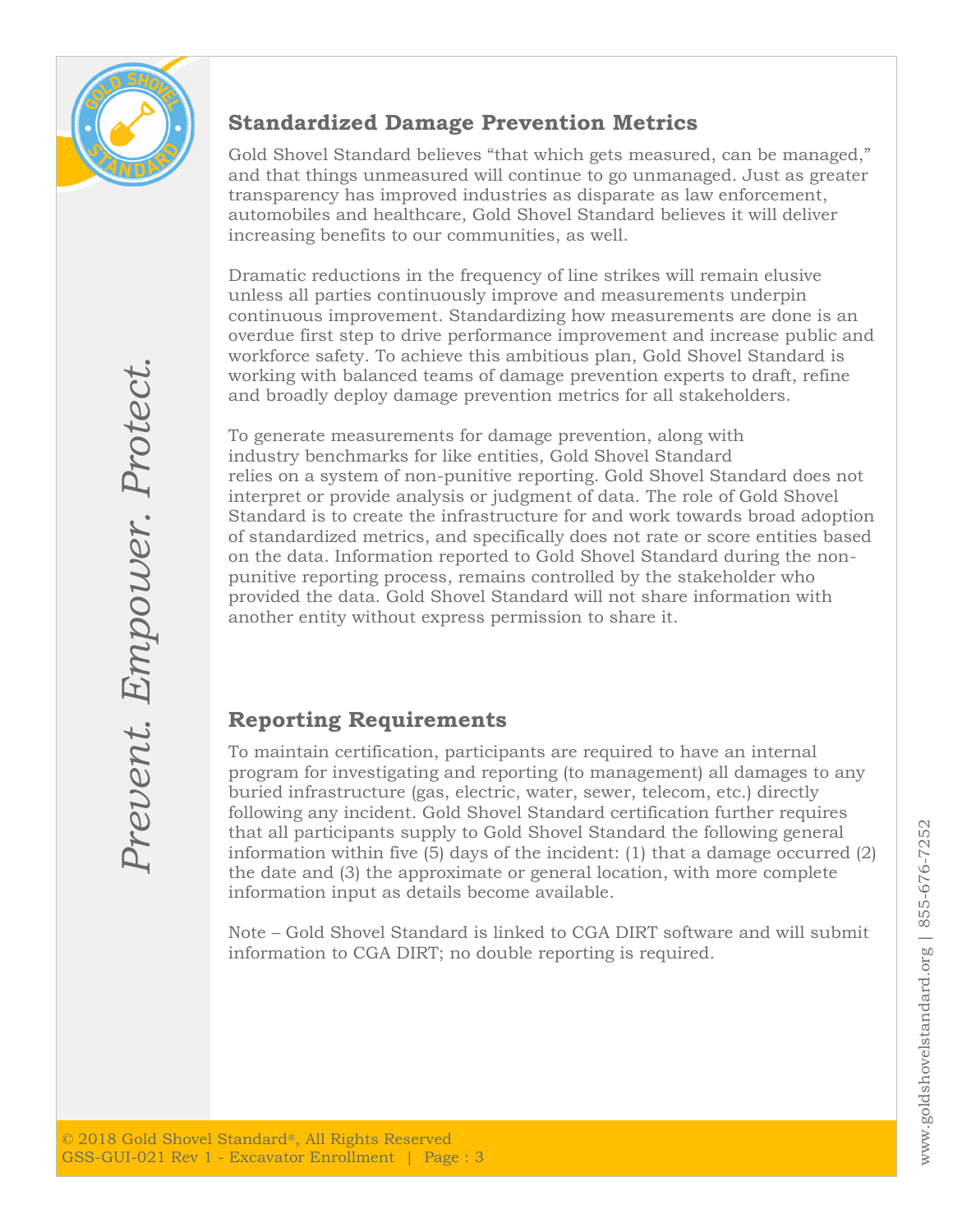

### **Training Requirements**

Participants agree to provide basic awareness training, or supplement other safety training with basic awareness training that meets the Gold Shovel Standard to all workers who are present on a job with excavation responsibilities, including any new hires, and preserve records of the most recent training. This includes all field laborers, supervisors, and other workers who work alongside until excavation is complete, but excludes administrative workers without field responsibilities, casual employee visitors, inspectors not associated with excavation, etc. The training is intended as a narrow, basic excavation awareness training or a narrow supplement as part of other safety training participants may offer. While not a requirement of the program, many participants may choose to also provide a more in-depth level of excavation training to workers with supervisory roles.

Concern: "My organization will incur substantial cost to bring all my workers out of the field for a day to give them this training."

Response: Generally, the required content of the training can be delivered in an hour or less, and there is no requirement to deliver the training in a classroom setting; the training and quiz can be administered in the field. Each participant should choose the training delivery mechanism that best fits their operations.

The grace-period for completing the basic awareness training is 120 days, from the date the participating organization receives an active certification. For larger companies, if this timeframe is disruptive to business operations or creates a hardship, please provide an alternate schedule during enrollment for review by the program.

#### **Subcontractors**

Participants agree to have a policy to hire subcontractors who also have a Gold Shovel Standard Certification, with few exceptions. Where a company chooses to hire subcontractors who are not Gold Shovel Standard certified, the company agrees to have an internal process for approving the selection of a subcontractor without a Gold Shovel Standard certification.

All participants are expected to have a policy to hire subcontractors who also have a Gold Shovel Standard Certification with few exceptions.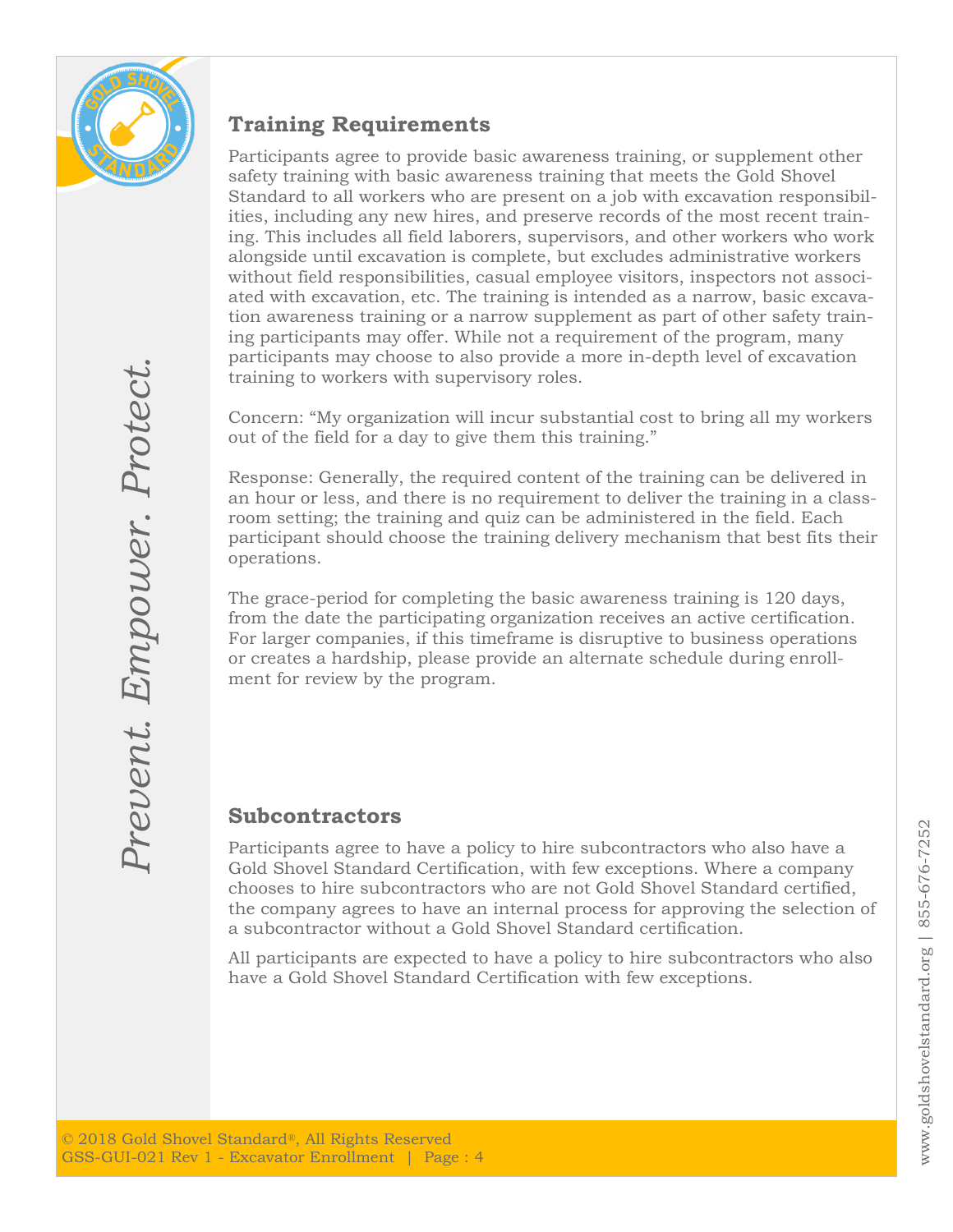

The process for applying for Gold Shovel Standard involves providing several documents which comprise a thorough safety management system.

Gold Shovel Standard will provide guidance on how to prepare or develop any of these items; this consultation is included with your application, so please ask for assistance if that would be helpful.

## **(Document #1)**

Excavation Safety Policy Statement and Enrollment Document: This is a document that is signed by an officer of your organization that obligates your organization to safe digging practices and other items as conditions of participation in the Gold Shovel Standard program.

# **(Document #2)**

Training Curriculum: The training curriculum that your organization uses to train your affected workers\* on excavation safety. This is the content from the training, typically in a document or PowerPoint. The training is intended as a narrow, basic excavation awareness training or a narrow supplement as part of other safety training participants may offer.

### **(Document #3)**

Training Quiz: The quiz or test that your organization uses after training your affected workers\* on excavation safety. This is the actual quiz administered after the training.

# **(Document #4)**

Employee Acknowledgment: A notification that makes workers explicitly aware of management's commitment to safe digging, and empowers employees to stop work if they observe something unsafe or in conflict with safe excavation practices.

# **(Document #5)**

Incident Investigation Form: A document that is used on-site, in the field to investigate an excavation related damage, which ensures appropriate information is collected at the time of the incident.

# **(Document #6)**

Corrective Action Plan: A document that details how your organization investigates the cause of an incident when excavation related damage occurs and the subsequent measures taken to mitigate it from happening again.

# **(Document #7)**

Most recent OSHA 300A form with signature (U.S. organizations).

*\* Affected workers includes all field laborers, supervisors, and other workers who work alongside until excavation is complete, but excludes administrative workers without field responsibilities, casual employee visitors, inspectors not associated with excavation, etc.*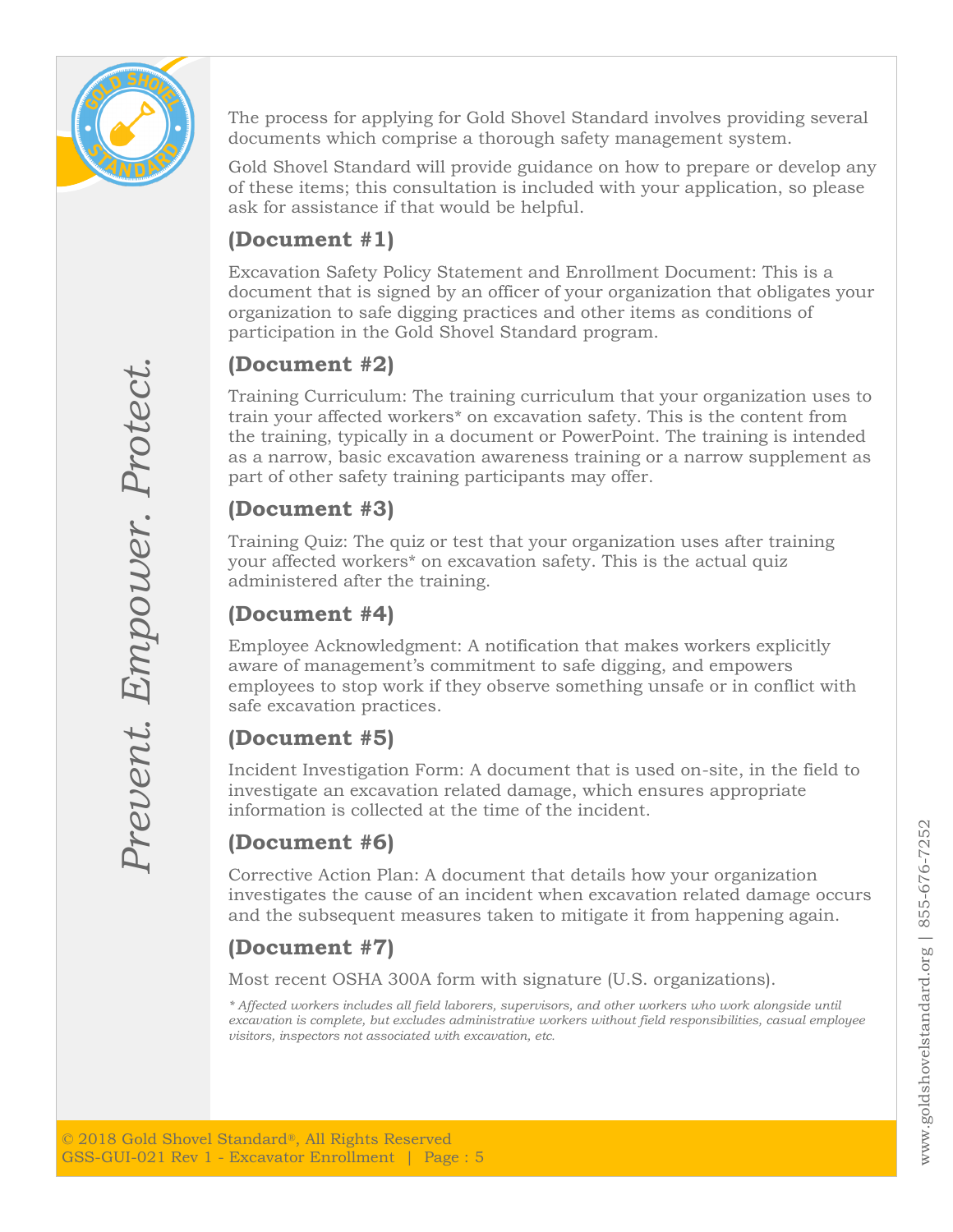

### **Key Concepts**

Gold Shovel Standard participants should have policies which adhere to CGA Best Practices, Chapter 5, which incorporates all federal and provincial / state laws of the states and / or provinces in which they are working. The policies should represent the most conservative (most safe) approach to excavation procedures. As a hypothetical example, if the applicable government regulations do not specifically require a one call reference at the site, it would still be the Gold Shovel Standard participant's policy to adhere to CGA Best Practice 5-13, "One Call Reference at Site."

It's the Law – All documents need to make it clear that violating excavation policies is breaking the law and not a simply a violation of company policy. Documents shall reference specific state or provincial laws by name and or number. For example, in New York, reference is given to Code 753. In Alberta, reference would be made to Alberta Occupational Health and Safety Code, the Alberta Electrical Utility Code and the Alberta Pipeline Regulation. For companies that work in more than one state or province, general statements making it clear that violating excavation policy is breaking state or provincial law are required.

Documentation of Marks – Participants should document the location of markings before excavation work begins. (See CGA Best Practice 5-11)

One Call Reference at Site – A valid and not-expired One-Call ticket should be physically present (whether electronic or paper) on all worksites with excavation; the key is that the ticket is both valid and at the job site for review. (See CGA Best Practice 5-13)

Marking Preservation – Location marks should be maintained during the course of the job; if the location markings are no longer visible, excavation stops in the surrounding area, and a call to the One-Call center or locator is made with a request for the operator to re-mark the lines (See CGA Best Practice 5-17)

Tolerance Zones (Hand Expose Zones) – Documents should list the specific requirements (width of tolerance zone and dig procedures) of the state(s) or province(s) in which the company operates. It is acceptable to choose the most conservative requirements and make a single policy that meets all requirements. For example, if State A has an 18" tolerance zone and prohibits all use of mechanized equipment in that zone without the operator's express permission, while another State B has 24" tolerance zone and allows vacuum excavation and other soft dig methods, an acceptable document could state a company policy of "No mechanized equipment shall be used within 24" of the outer edges of the facility", which would be acceptable in both states. (See CGA Best Practice 5-19 and 5-20)

Mismarked Facilities – When an excavator cannot find a utility where a mark was placed or if a utility is found where no mark was placed (unmarked or inaccurately marked facility), excavation stops in the vicinity of the facility and notification takes place. (See CGA Best Practice 5-21)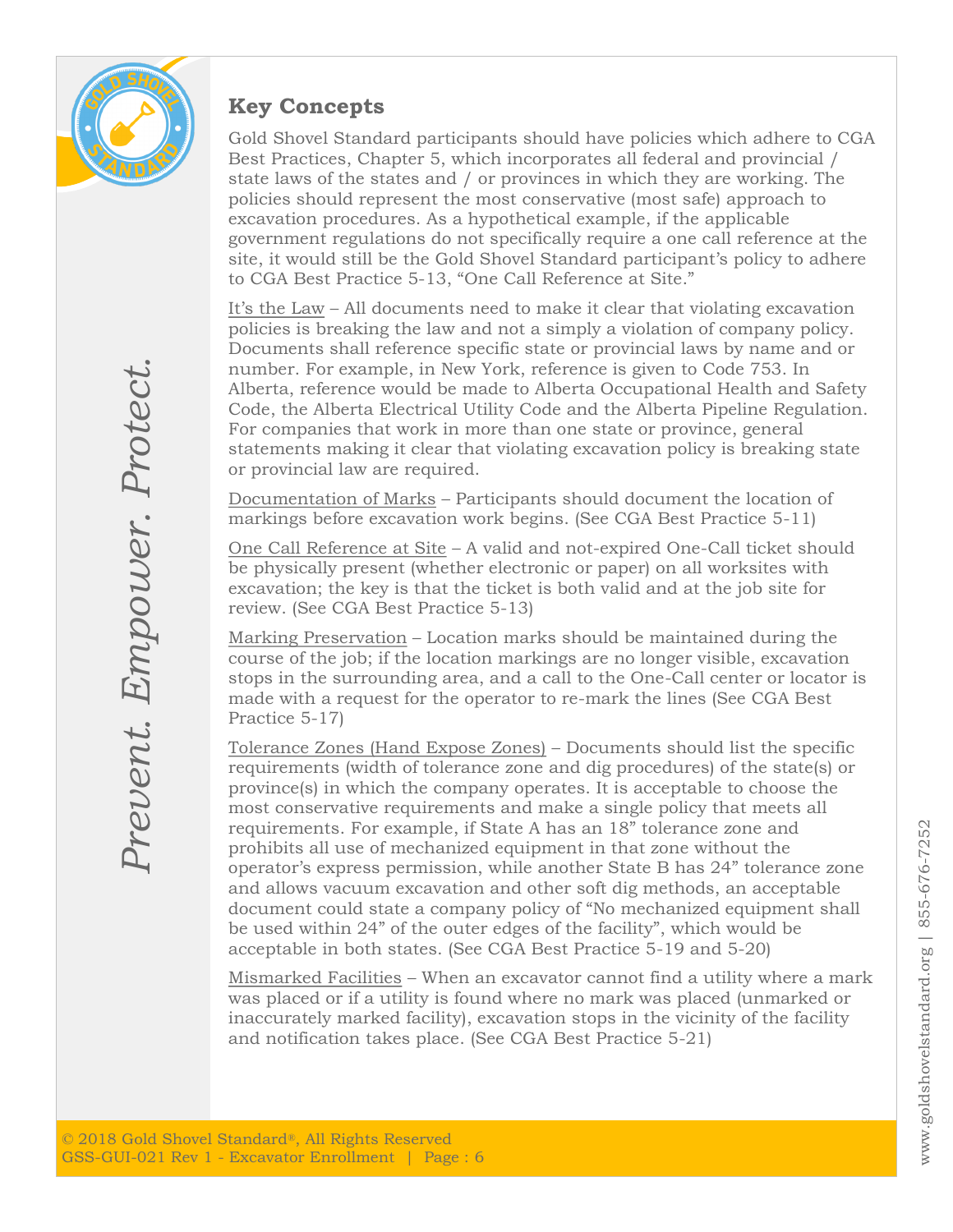

# **Safety Policy and Enrollment Document**

ORGANIZATION NAME:

Total Number of Company Employees (all employees; entire company):

As a condition of continued certification and participation in the Gold Shovel Standard program, it is the policy of this organization that all workers supporting or directly involved in excavation-related policies or activities will be required to follow all applicable and current Common Ground Alliance Best Practices, Chapter 5, which incorporates all federal and provincial / state laws of the states and / or provinces in which they are working, and the procedures and policies provided to Gold Shovel Standard during the application process. My organization agrees to maintain and enforce those policies.

As a condition of continued certification and participation in the Gold Shovel Standard program, it is the policy of this organization that no later than 120 days from the organization's Gold Shovel Standard certification date, 100% of workers on a job site, including any recent or new-hires, will have completed the organization's basic awareness training supplement that meets the Gold Shovel Standard prior to being on any job site, which includes any excavation of any type or sort, and will repeat the training at least every 12 months. This includes all field laborers, supervisors, and other workers who work alongside until excavation is complete, but excludes administrative workers without field responsibilities, casual employee visitors, inspectors not associated with excavation, etc. Furthermore, the organization will document training attendance and records of the most recent training will be preserved.

It is the policy of this organization to encourage and empower all workers to speak up, without fear of retribution, when they observe situations that are unsafe or in conflict with this organization's policy on excavation-related work.

It is the policy of this organization to complete an incident investigation, root cause analysis and corrective action plan for any incidents.

As a condition of continued participation in the Gold Shovel Standard program, it will be the policy of this organization to hire subcontractors who also have a Gold Shovel Standard Certification, with few exceptions. Where the organization chooses to hire subcontractors who are not Gold Shovel Standard certified, the organization will have an internal process for approving the selection of a subcontractor without a Gold Shovel Standard certification.

As a condition of continued participation in the Gold Shovel Standard program, I understand participation requires that all damages to any buried infrastructure (gas, electric, water, sewer, telecom, etc.) be reported to Gold Shovel Standard within five (5) business days of an incident with the following general information: (1) that a damage occurred (2) the date and (3) the approximate or general location, with more complete information input as details become available.

I understand that certification and participation in Gold Shovel Standard is voluntary and may have positive or negative effects for the Organization.

**This enrollment document does not create a legal obligation on either the Organization or the Gold Shovel Standard, and should be interpreted strictly as documenting the terms of participation in the Gold Shovel Standard program.**

Signature of Corporate Officer Printed Name of Corporate Officer, Title Date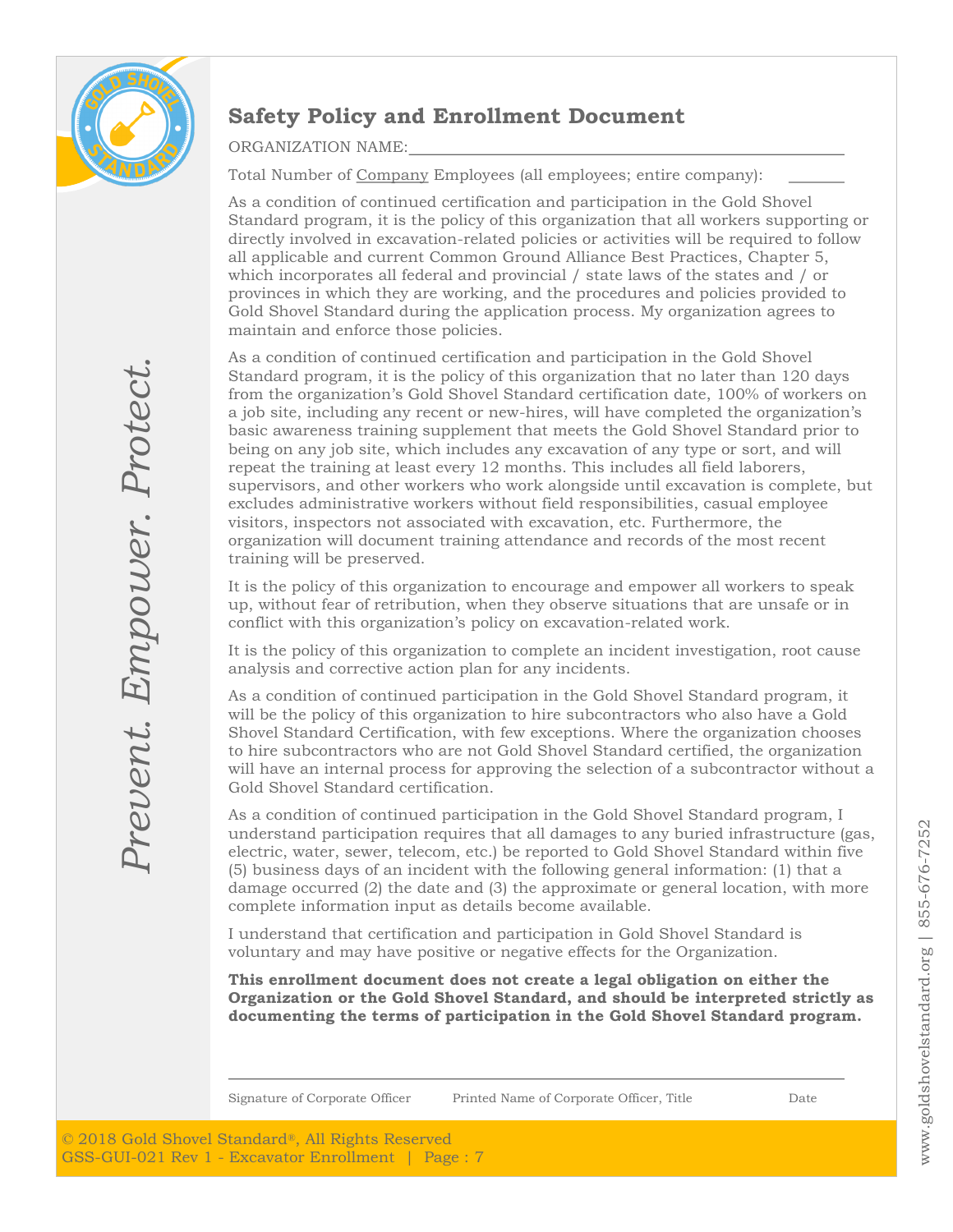

# **Training Curriculum Checklist (Document #2)**

Provide the actual the training curriculum used to train employees on excavation safety.

The training is intended as a narrow, basic excavation awareness training or as a narrow supplement of part of other safety training participants may offer. While not a requirement of the program, many participants may choose to also provide a more in-depth level of excavation training to workers with supervisory roles.

Commonly, submitting your training curriculum means providing the PowerPoint slides that are used during your training. Include the training materials that cover the following topics:

- $\Diamond$  Clear language explaining that violating excavation policies is breaking the law and not a simply a violation of company policy, listing the law by name or number where applicable
- $\Diamond$  What to do if marks are no longer visible during a job (maintaining marks on job sites)
- $\Diamond$  What to do if a utility cannot be found as marked
- What to do if an unmarked utility is found during excavation
- When and how the following CGA Best Practices are implemented in the field
	- CGA Best Practice, 5-11 "Documentation of Marks"
	- CGA Best Practice, 5-13 "One Call Reference at Site"
	- CGA Best Practice, 5-23 "Locate Request Updates"

Tolerance Zones (Hand Expose Zones)

- What a tolerance zone is
- $\Diamond$  The state and / or province specific width or a most conservative policy that covers the state(s) and / or province(s) in which the company works
- $\Diamond$  The state and / or province specific procedures for working within the tolerance zone (for example, "no mechanized equipment shall be used – hand tools only") or a most conservative policy that covers all states and / or provinces

Most One-Call operators provide much of this content on their websites, which can be used while preparing your training curriculum. However, it is not sufficient to cut and paste from the One-Call handbooks or the CGA Best Practice document.

Note: Your training must meet the specific laws of the state(s) and / or province(s) in which you will be certified. For example, California's One Call Laws (California Government Code 4216 and Cal-OSHA Title 8 Construction Safety Order Chapter 4, Subchapter 4, Article 6, Section 1541), requires a 24" tolerance zone, and your training would be specific about 24", as opposed to some other more general discussion of tolerance zones.

For organizations that work in many states or provinces, a single training that covers many jurisdictions is completely acceptable and recommended. We recommend asking for advice on how to prepare this, to simplify the process.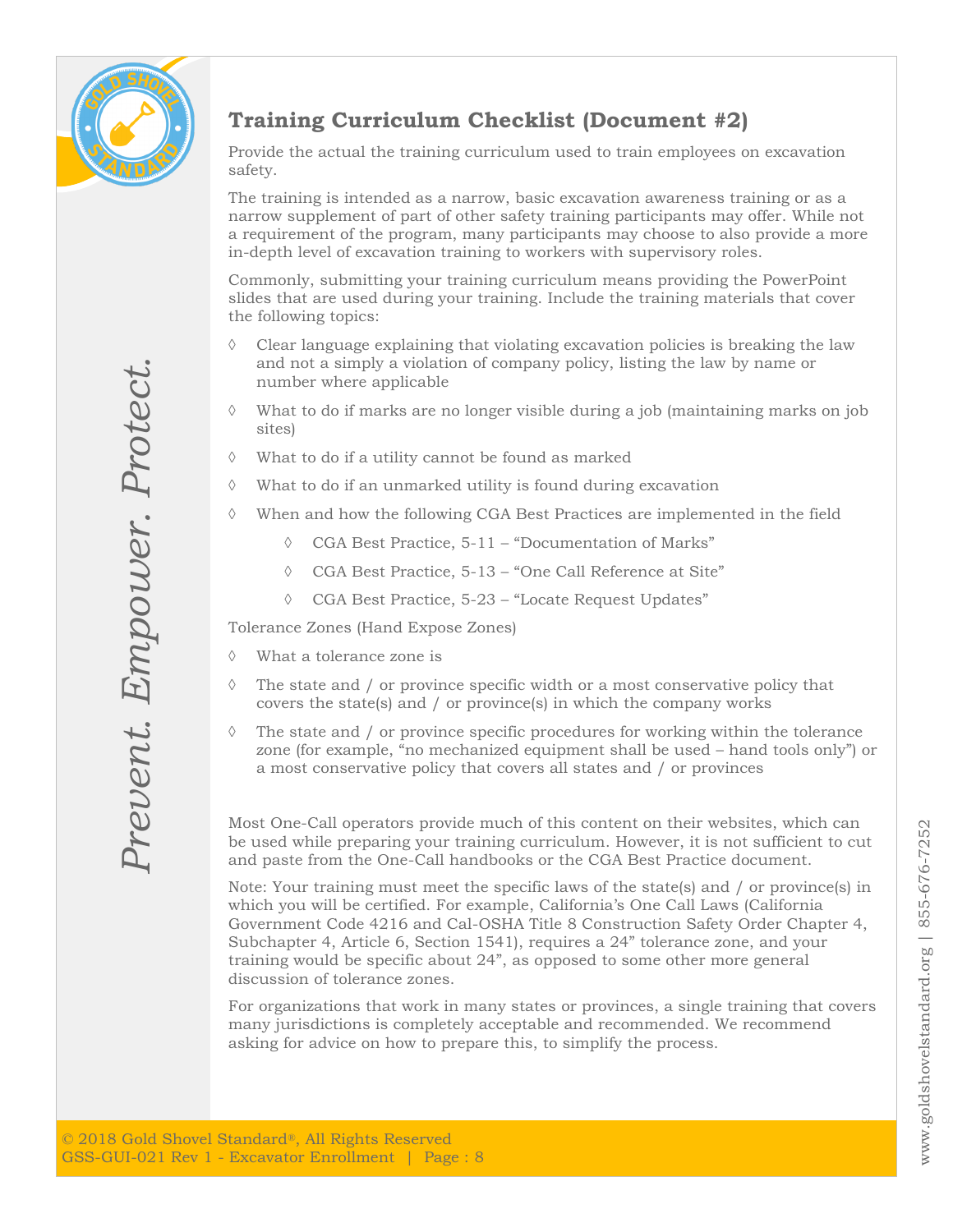

# **Training Quiz Checklist (Document #3)**

This document is a quiz that your company administers to confirm that trainees understand the training material. Most typically this means including the actual test used at the end of the training. Commonly, this is a multiple choice, True-and-False and fill-in-the-blank test, measuring the trainees understanding of the material.

Note – Simple tests that are entirely True / False are typically deemed too easy. Passing the quiz should adequately demonstrate an understanding of all the key concepts listed at the start of this document.

Minimum of 15 questions pertaining to the items below

- $\Diamond$  Test question(s) about whether violating excavation policies is breaking the law
- $\Diamond$  Test question(s) about CGA Best Practice, 5-11 "Documentation of Marks"
- $\Diamond$  Test question(s) about CGA Best Practice, 5-13 "One Call Reference at Site"
- $\Diamond$  Test question(s) about CGA Best Practice, 5-23 "Locate Request Updates"
- $\Diamond$  Test question(s) about Tolerance Zones (what they are, width, acceptable dig methods)
- $\Diamond$  Test question(s) about the process for establishing and maintaining marks on job sites, and what to do if marks are no longer visible
- $\Diamond$  Test question(s) about what to do if a utility cannot be found as marked
- $\Diamond$  Test question(s) about what to do if an unmarked utility is found during excavation
- $\Diamond$  Training roster, signature and date on the test form, or other records of when they attended the training. This item is required somewhere in the documents; it can be placed on the quiz or employee acknowledgement sheet, for example.

Record keeping – As a condition of participation in the Gold Shovel Standard program, participants agree to keep records of the most recent training for all affected workers.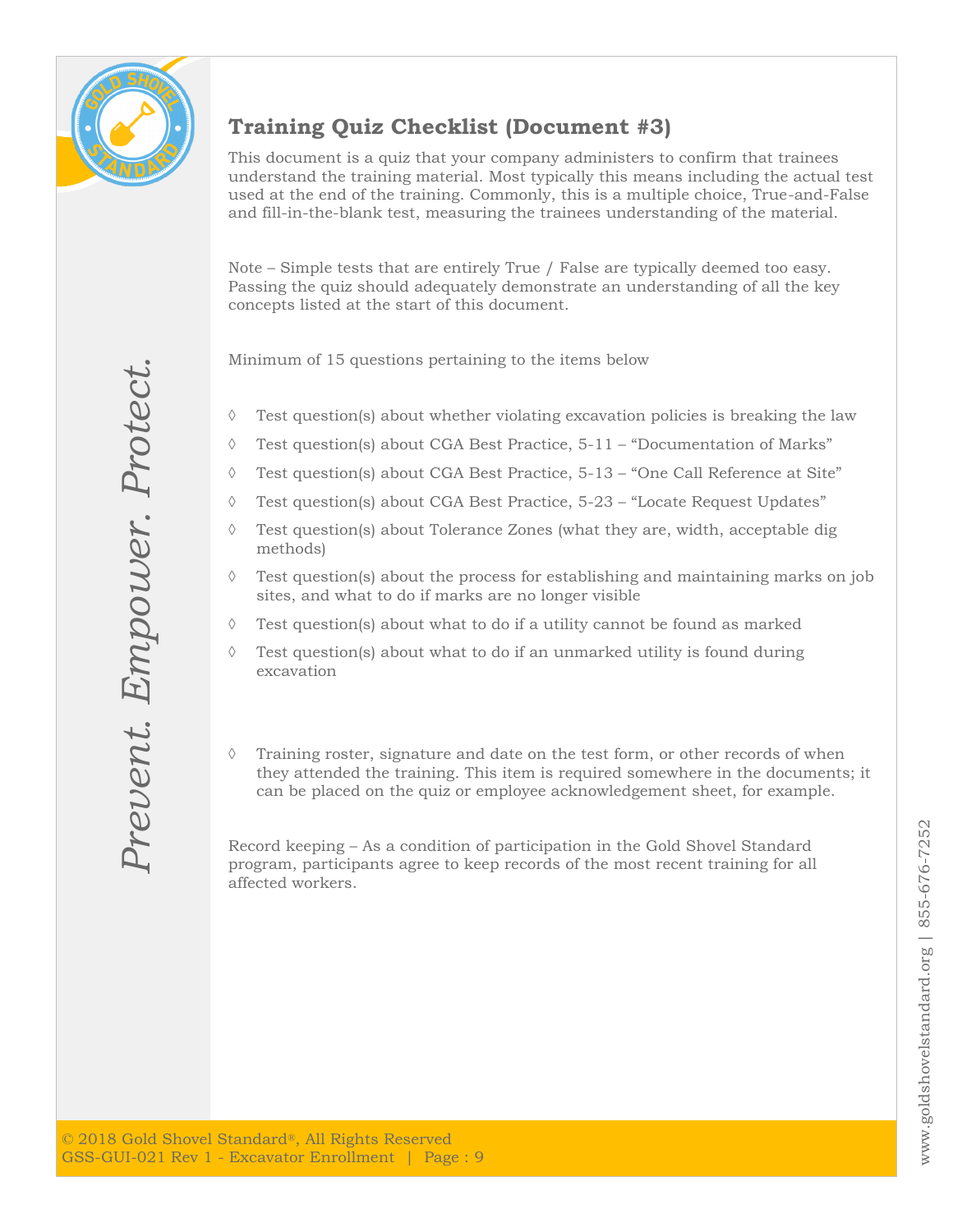

*Prevent. Empower. Protect.*

Prevent. Empower. Protect.

### **Employee Acknowledgment (Document #4)**

As a participant in Gold Shovel Standard, "affected workers" (as previously defined) should be explicitly notified of management's commitment to safe digging, and encouraged and empowered to stop work, without fear of retribution, when they observe a situation that is unsafe or in conflict with safe excavation policies, rules or laws. The form of that notification, along with a description of how that notification is provided, should be submitted.

# **Incident Investigation Form Checklist (Document #5)**

Incident Investigation Form - this item details what you will do to investigate a digin, immediately after it happens. Incident Investigation Form that includes the following:

- $\Diamond$  Place for statements from all present at the time of incident
- $\Diamond$  Reminder to capture pictures and / or videos from various angles
- $\Diamond$  Place to record sketches, measurements, notes
- $\Diamond$  Place to record site conditions, weather conditions, etc. at the time of incident
- $\Diamond$  Place to answer the following questions:
	- Does the owner of the damaged facility participate in the one-call process?
	- Were there location marks for this owner's facilities at this particular job site?
	- $\Diamond$  Has your investigation determined if the location marks were incorrect, inaccurate, misplaced or otherwise improper?
	- Did the damage occur within the tolerance zone of the location marks?
	- $\Diamond$  Was the damage done by non-mechanized hand tools (shovels, probes, etc.)?
	- $\Diamond$  Has your investigation determined if the damage occurred during the removal of strata (existing roadway, sidewalk, hardscape) in compliance with laws of the jurisdiction?
	- $\Diamond$  Has your investigation determined if the damage was associated with a previous improper installation (not properly protected, lack of ducts, shallow buried, lack of required burial tape, etc.)?

A sample incident investigation form is available from Gold Shovel Standard, by request.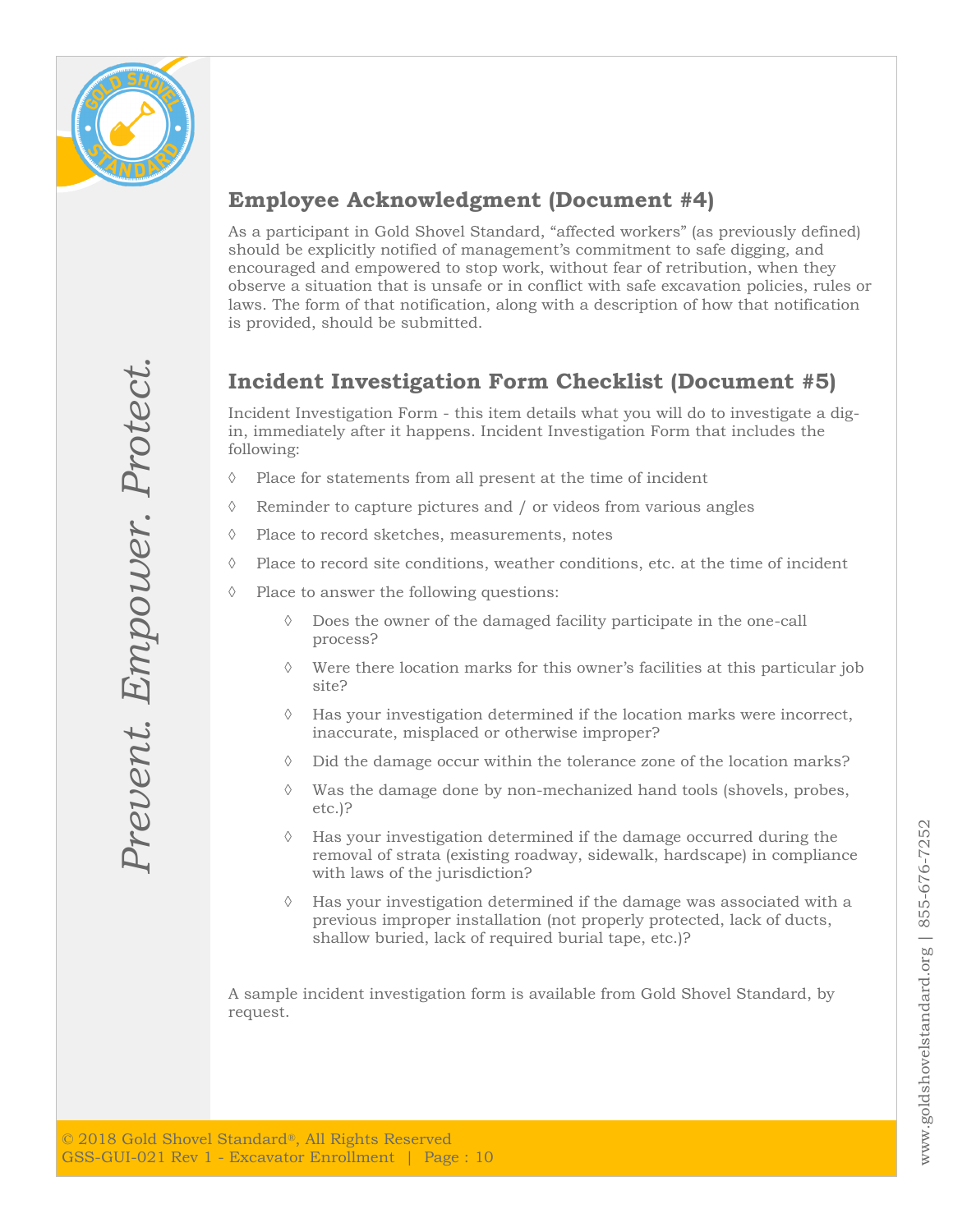

### **Corrective Action Checklist (Document #6)**

Corrective Action Report template or other written procedure that includes the following:

- Root cause of incident
- $\Diamond$  Corrective action to be taken

### **Signed OSHA 300A Form (US ONLY) (Document #7)**

If your organization is required to file an OSHA 300A form, please submit the most recent signed copy of the one-page OSHA 300A form.

NOTE – There is no need to submit the OSHA 300 logs. Only the one-page 300A form is needed.

- OSHA 300A form (one-page)
- Signature on OSHA 300A form